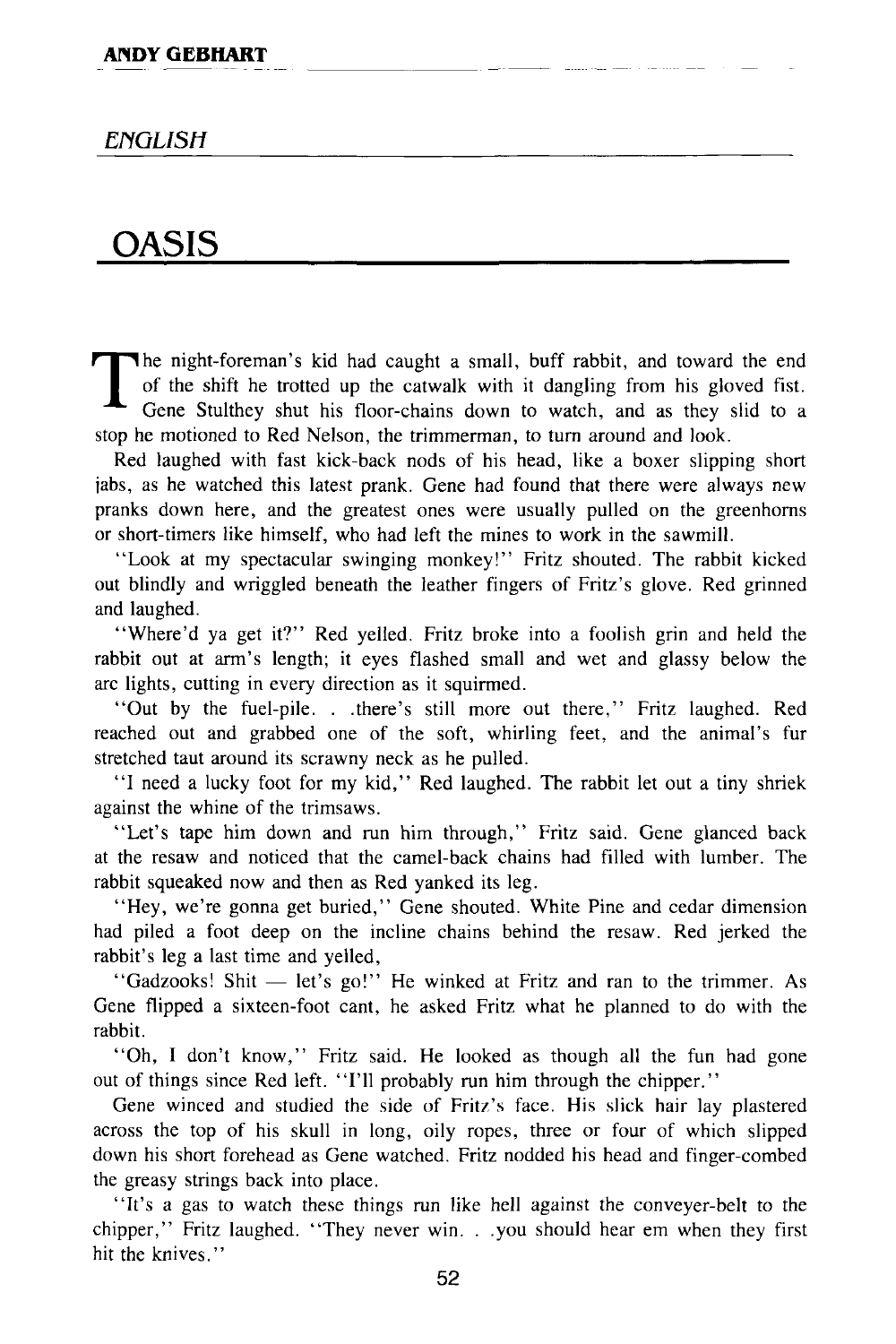Gene flipped the freshly-sawed lumber over as it passed by on the floor chains. The chains slid beneath the lumber with a soft rasping hiss like the sound of froth melting atop a river's surface, evaporating against the roar of the saws.

Fritz snapped a splinter from the end of a White Pine cant and gripped it like a knife, steadying the point at the base of the rabbit's tail. He jabbed it upward in short stabs. The rabbit squealed and seemed to spin around inside its shiny fur.

"You stupid bastard!" Gene yelled. "What's wrong with you?" Fritz laughed and poked the animal hard, twisting the splinter inside like a screwdriver. Gene sprang at Fritz and grabbed for the rabbit, but Fritz lurched backward, throwing the bright red splinter at Gene's face, and swinging the animal away. He backed off, grinning.

"Come and get him, Gene," Fritz said. The lumber crossed-up on the sorter loader-chains, and Red started to holler at Gene.

"Keep the lumber straight, Bozo!" Red yelled. Gene threw his hand up and waved Red off.

"Go out and knock it over the head if you're gonna eat it, but don't waste the damn thing — let it go!" Gene shouted. His floor-chains had emptied and they glinted sharply under the lights. A rhythmic crashing arose from the unscrambler pit.

"You've got a plug-up, Genie," Fritz said. Gene stomped on the floor pedal and headed for the noise of the lumber, twisting and piling above the unscrambler. Fritz shook his rabbit at Gene, but the animal hung limp like it was already dead.

An eighteen-foot bull-pine cant spanned the unscrambler pit, forming a bridge upon which the mountain of lumber gathered. Gene climbed out to the top of the pile and began to leap up and down on the tangled lumber. The pile rose and fell and shuddered; the lumber on the bottom splintered as the unscrambler chains tore at it.

"God damn it all!" Gene yelled as he jumped on the twisted boards. The ends of the bull-pine cant shone thick with yellow pitch, glistening like beads of polished fiberglass. Gene grabbed ahold of the iron side-guard to keep his balance, and his tin hat flew off when he jolted down hard into the pile. The bull-pine board gave way with a soft, tearing crack underfoot, and the whole mess tumbled into the pit. As Gene climbed up the slanted plates, he caught a glimpse of Red, shaking his head and laughing in the direction of the chipper.

"Goddammed short-timers," Red yelled, and laughed, jerking his head backward in hard, quick jabs.

**\*\*\*** 

Gene's thermos clumped around inside his lunchbucket as he walked along the shoulder of the sawmill road. The lights of town lay far-off through the gray dawn, and as he walked they danced before his tired eyes. He ambled over the wet cinders with the feeling of lightness, or light-headedness, that came every morning after graveyard shift. Gene thought of his living room couch, and how he'd have to try to sleep on the old thing one more time.

The hills loomed close on either side of the canyon, steep and black like the jagged walls of a huge hardrock drift, slowly narrowing inward as he walked.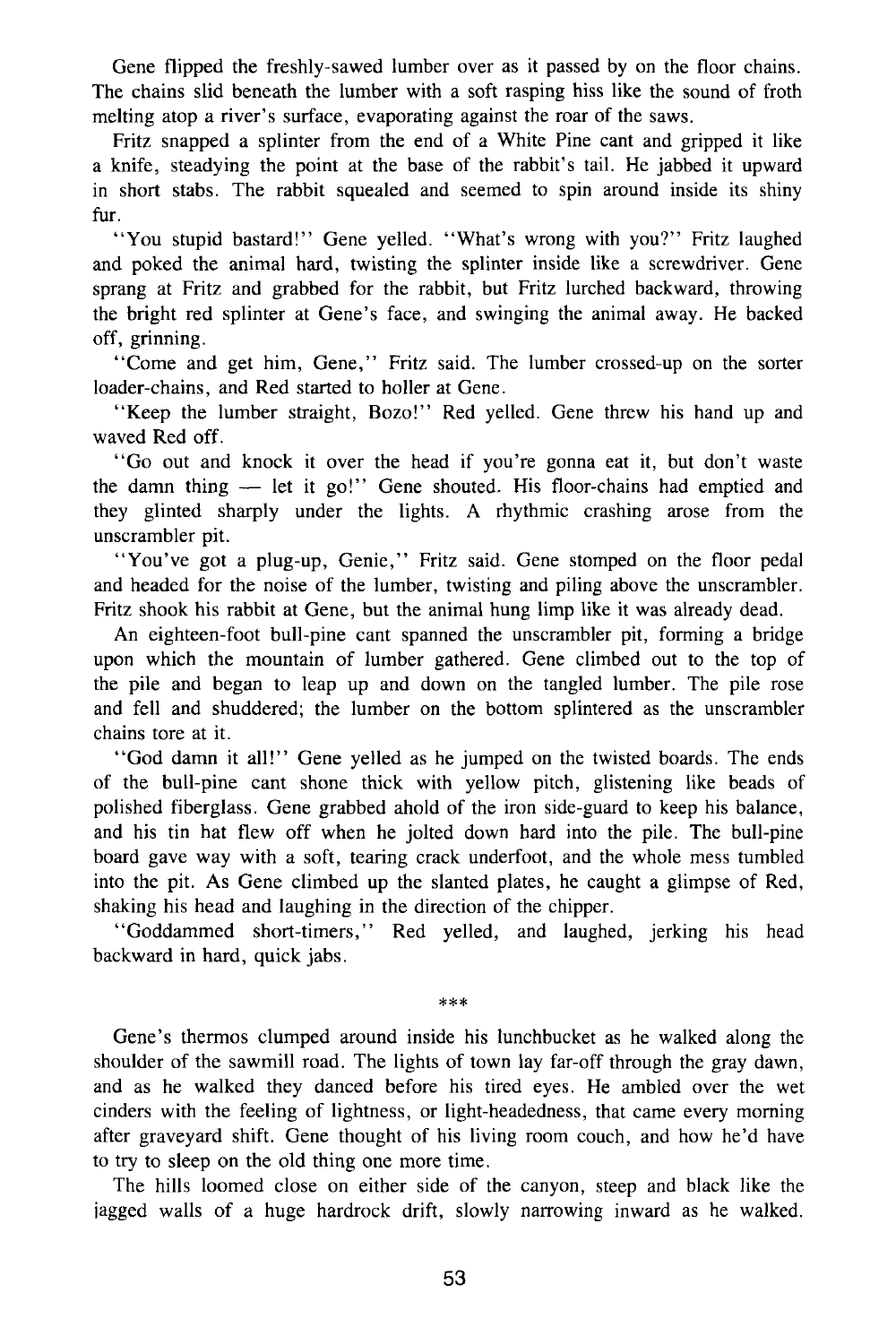They made him feel cramped, swallowed up, the same way he felt when the tunnel closed in behind him when he worked at the Frisco.

One last set of headlights bounced over the ruts behind Gene, and he stepped out to the brink of the rocky shoulder. He recognized the sound of the pickup as it bore down at his back, and he stood still, watching his shadow sweep outward, then hurtle down the trunks of the trees into the gulch and the river below. As the truck passed, he saw the flash of a white forearm snaking through the passenger window. The wrist flicked out, and almost as fast, Gene ducked, but too late. The sharp metal lid of a Copenhagen can glanced off his right eyebrow.

"Got him!" Fritz's voice trailed back to Gene. Laughter spilled out of the truck as it rattled away. Gene's lunchbucket fell as he dropped down and groped in the cinders to find a throwing rock. He swore at Fritz and pawed through the dirt, and from the distance, from the first big corner, the sound of their horn honked back to him.

Gene stamped the cinders as he straightened up, looking wildly around at the timber-covered hills and the empty road. He kicked at his lunchbucket and missed, then booted it squarely off the shoulder. It rattled and somersaulted down the scrabble to the river's edge.

What pissed him off most was the relentless stupidity of their pranks. Night after night since he'd started they pulled something new. He was only working there because the smelter had fired him for not wearing his mask or his mitts — his gums turned blue from the lead, and he'd had to start the calcium shots again. Luanne had pressed him about getting out of the District once and for all. As soon as the baby came they'd get out. They'd move west to Hardall, she said, where it was still clean, and they'd buy a lake-lot. He'd build a house down on the shore with white pilings like stilts rising out of the dark, green water. Luanne had talked about the lake house for weeks as she waited for the baby — she described the sunlight flashing off its tin roof in the early mornings, and how it would sparkle across the water to the far shore. How tiny it would look in the rain, poking out into the mist away from the dark, wet evergreens, with water dropping everywhere — water falling from the huge pointed firs onto the roof, sliding off and landing in overlapping rings beside the piling-legs.

A month after the smelter fired him, Luanne lost the baby, and everything went to hell. She stayed in the hospital for four days, and the insurance wouldn't cover. Gene was lucky when her father got him on at the sawmill.

He rubbed his forehead, and a thread of dried blood crackled away like dirt, leaving a greasy smudge on his skin.

When he'd brought Luanne home after the baby died, he'd set her up in the bedroom, and since then he'd rarely seen her at all. She lay in bed when he came home in the morning, and before he left at midnight he'd creep around in the kitchen, making his lunch, being careful not to wake her up. He'd tried the bedroom door one afternoon during his first week at the sawmill, but she locked him out.

Gene stooped for his lunchbucket, then swore when he remembered he'd kicked it over the side. "Hell with it," he said, and started for town. Fifty yards down the gulch the sound of the river rose to him like wind in the Cottonwood leaves. Up on the ridges, the gas lights of the mines still glittered above the trees.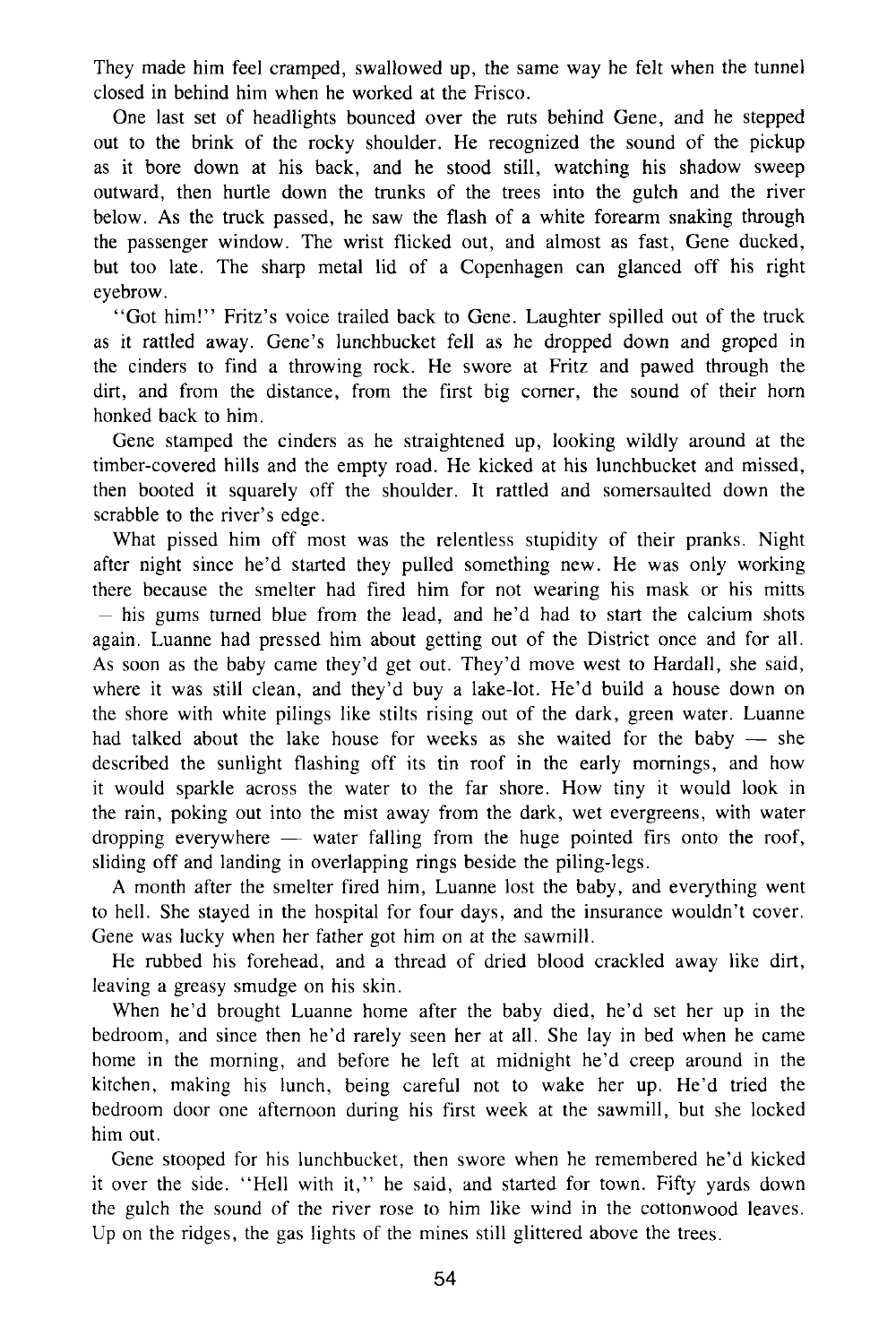Gene walked on, listening to the hush of the river below. He had settled his hand upon Luanne's thin white neck that night in the hospital; her collarbones held deep pockets at the opening of her gown, and as he spoke, she stared at the lights of the mines across the valley.

"It's not the end of the world, gal," he'd said. Luanne gazed out the window as though they were speeding through the hills again in his pickup. She stared at the pink and green and blue lights that flickered on the far hillsides. "We've still got you and me, Luanne. . .heck, things'll get better — they have to."

But the mountains seems to squeeze against the town at dusk, closing off the lighted silver mines and the ramshackle houses that clove to the shanks of the hills, swallowing the buildings of town and the lives inside, closing them away from the rest of the world.

"We still love each other," Gene had said. He set a stack of library books on her meal tray before turning to leave. Luanne had shifted closer to the window when he told her he loved her. "Come on, Luanne," he'd said. She turned to face his reflection in the glass when she finally spoke.

"I've been lying here thinking of you and me and this whole place," she'd said. "It's like a mean, mean joke."

"Don't, Luanne — we can have another kid."

"— to live here?"

"We can still get out."

"- here in this damn valley? We could just as well throw ourselves down a mine shaft and have it all over with — that's the way it'll probably end up anyway." Luanne curled up when Gene reached for her shoulder, and she'd said, "We can jump in the river for all I care anymore."

"Don't you think it'll get any better, Luanne?" Gene asked, but she wouldn't answer. As the door closed behind him, Gene could hear her voice break, and she started to cry. He slumped against the corridor wall then, and felt the smooth, cool texture rub upward into his back as he slid to a crouch outside her door. Her lake house appeared to him as he closed his eyes, shining a little ways off across the water. The lights of the rooms stood out like yellow sparks against the black trees, and he wondered how he'd ever pay their bills.

Streetlights were flickering off as Gene walked into town, and he held to the road where it emptied into a parking lot beside the river. The water crashed into its banks, roaring and full of air and falling in sheets the color of glacier ice, rushing, rushing downhill. Gene flipped the collar of his wool coat up against the spray. Across the parking lot, a shabby, two-story brick building ran the entire length of the block. From an upstairs window a woman smiled down and waved at Gene.

\*\*#

Inside the Oasis, Gene went to the bedroom window and looked out. Guitars played from Denise's transistor radio. The south fork of the Saint Ignatius tumbled down the narrow, boulder-strewn curve of rapids, and Gene unbuttoned his coat, trying to make out the sound of the crashing water. The river softly rose between the rutted parking lot and the mountainside before it spilled over broken columns of marbled-quartz and gray-sand-granite.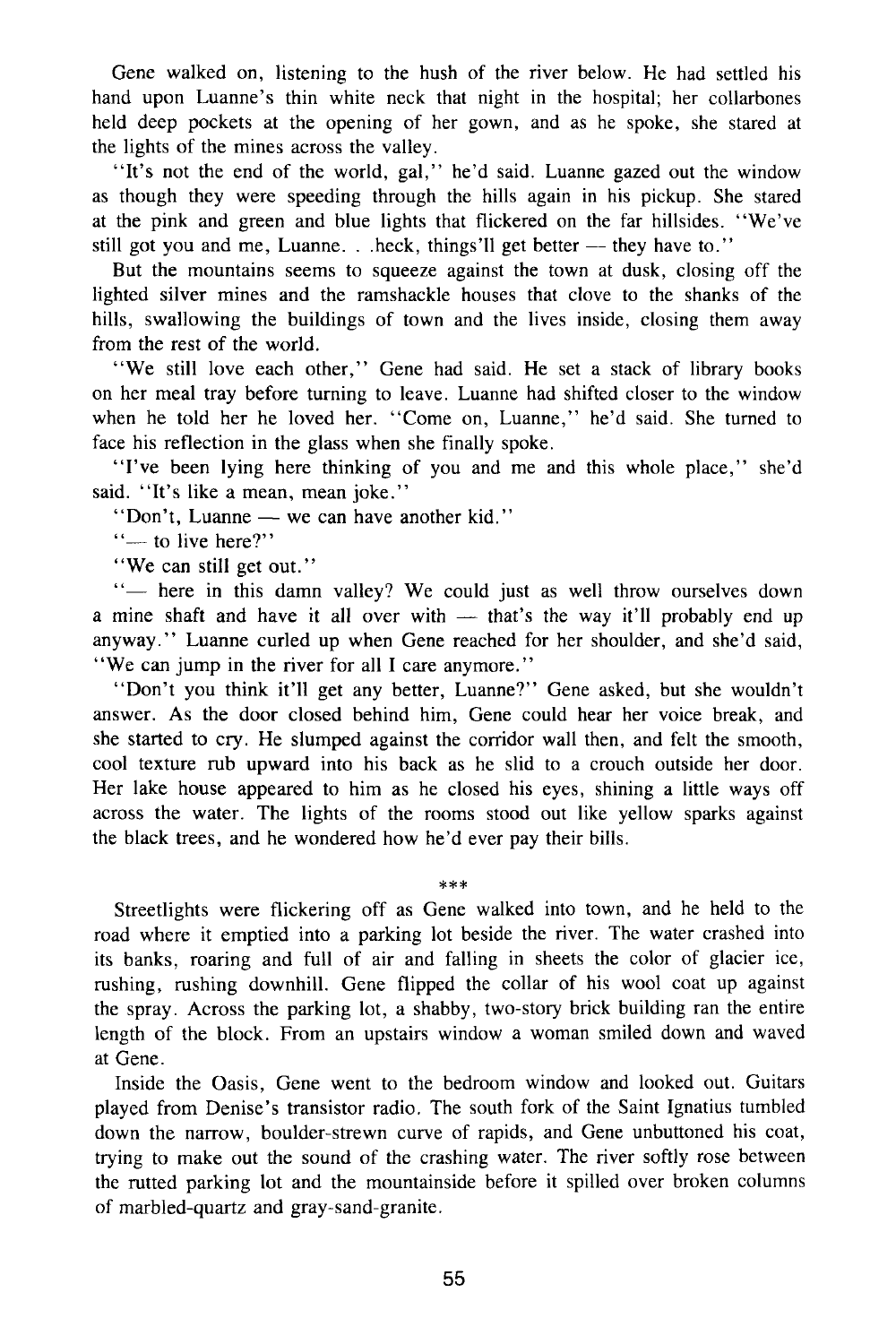Gene pulled off his coat and draped it over the folding chair, then he sat to unlace his boots. He lifted his head and watched as water-skimmers nippled the surface of the pool below the rapids. The current sheared above submerged slabs of black basalt and gutted automobile frames, collapsing on itself like folds of skin: lips that closed, or underarms or bent elbows, or soft V's that sluiced down fluid backbones.

Denise stepped into the room and pulled the door shut behind her. She turned her radio off. "What's new?" she said, and smiled. She pulled off her bikini, snapping the bottoms so they sounded like a slingshot band between her thighs.

"Same ol' thing," Gene said. He walked back to the window. Mist boiled off the black pool in slow tendrils of steam that rose tangled and thin and strained like the voices from the next room.

"Is Luanne home from the hospital?" Denise asked. Gene nodded and listened to the soft padding of her bare feet as she climbed to the top of her sink. "Does she know that you've ever been here, Gene?"

Gene stared out the window. Luanne couldn't know. Although for a second, he wished she did. Then everything would be in the open. Something would happen, one way or the other. Maybe everything would work out between them.

The faucet chirped when Denise turned it open, and she sighed as she lowered herself over the wash basin.

"You never watch me wash, do you?" she said. Gene smiled out the window. Down on the river, broad hips bulged and stuggled against the pull. Just below the surface, the other world lay where everything worked out. The flow dimpled with shallow pockets like hollows around collarbones, or the slippery skin behind bent knees; flat stomachs fell from ribcages.

"Naa."

"Well, I think some of them like this part the best," Denise said. The water sloshed as she soaked her washcloth. Gene listened to the wet rubbing sound as Denise scrubbed herself. He bent forward and looked at the rockslides on the high slopes across the canyon.

When the oldtimers had gouged the mountains for gold and silver and zinc, the scars they left stood out on almost every hillside. At the western end of the valley they had scoured the hills bare, not even the tree-stumps remained. The racks of the smelters threw up their sulphur-colored stench against the white sky even now. The rain melted the naked hills and the soil washed down and choked the river.

"Let's go, Gene," Denise said. Gene stripped off his sweatshirt, sprinkling sawdust to the window sill. "Good ol' Mr. Wood-chips," she laughed, slipping around him and resting her back against the window pane. Denise ran her index finger down one side of Gene's chest, and stopped at his navel. He grinned and took her shoulders in his hands. Denise's breasts wiggled as she unbuttoned his pants.

"What've you got for me this morning, Gene?" She grasped Gene's pecker and pulled on it. "He's still sleeping," Denise said. Gene kicked off his pants, while Denise leaned back on her bed and smiled at him. "You know me, Woodchips," she said, as he climbed onto the bed, "no kissing on the lips, face, or neck, right?"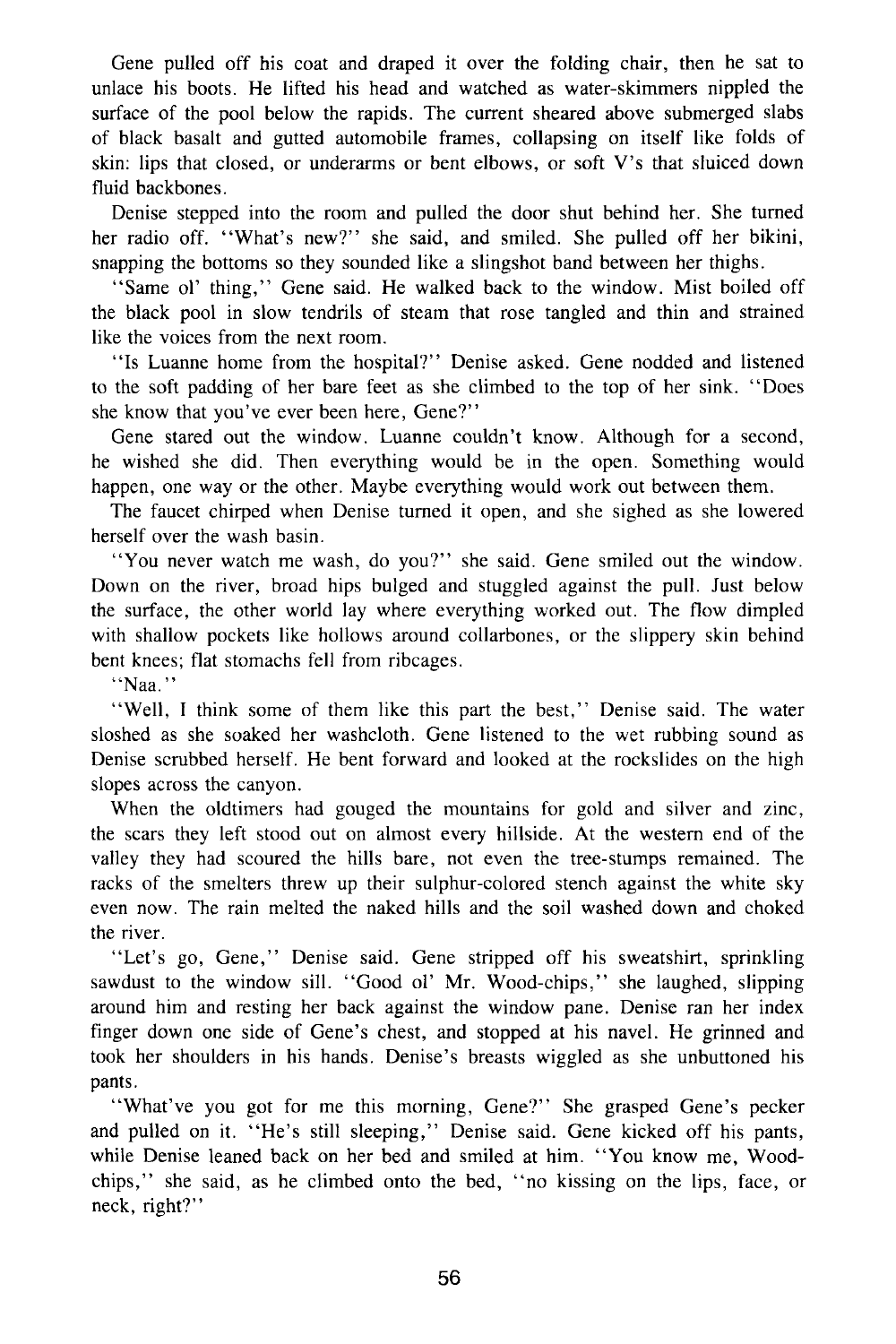"Right, Gene said. A worn-out bedspring groaned and popped loose like a knuckle cracking under their bodies. They laughed as they squirmed on her tiny single bed, wrinkling the beach towel she'd spread over the covers. Denise's hips rubbed sharply under Gene, and she stopped him, and pushed at him to get off.

"Oww — you need some meat on those hips of yours — go easy," she said. Gene held himself up and waited. "Okay, Denise shivered, "let's try it this way . . . that's better." She tried to hold his hips away by butting her palms against them. "Oh, don't touch my hair, honey — Pleease — you'll wreck it."

Gene let his face fall flat into her pillow, and as he sank he smelled Pinesol and stale perfume.

"Okay, honey, time's up." Denise pushed against Gene's chest, and he lifted away and scrambled off the small bed. As he set his feet on the floor he felt lonely again, and guilty, when he thought of Luanne at home in bed.

He crossed to the window and saw the river. Under the skin the other world lay: the soft women swayed and circled inside the black eddies. Almost trapped, doubled-up, they thumped quietly inside the abandoned cars below the surface, and their long, bleached bodies streamed from the cracks between the ragged edges of the boulders. In midstream, they hung suspended, rocking and jack-knifed over sharp, black snags under the water-line.

"Whatcha lookin' for, honey?" Denise said. Just above the rapids the sliding water blurred the submerged rocks, and they swayed: soft, blurred flashes of white thighs that crossed or shivered open; pale-blue knees foamed and pumped into the air as refracted lines of shin-bones and calves and cold, bare ankles sprayed skyward, bucking against the push.

Denise pulled the towel up from the foot of the bed, and snugged it between her thighs as she slid off the edge. "Somebody's gonna see you, Gene," she said, and laughed. "Why aren't you ever tired-out afterwards?"

Gene stared at the mist that lifted away from the big eddies and the long, slow stretches of sliding water. He saw the women's slender legs fluttering down the slide. How many bodies had been pulled down, he thought, pulled down and snagged on hidden obstacles in the stream?

"Have you every wondered about the water, Denise?" he said, as he leaned over to lace his boots.

"What about it?" Denise said. Gene looked up at her and smiled; his face felt red from bending over.

"I don't know — what all's in it, I guess." Denise stood with one foot resting on the other, leaning against her dresser in her light-blue bikini.

"Just cold water," Denise said. She smiled and fiddled with the knob on her radio, and all of the sudden Gene wished he had another thirty-five dollars.

Gene blinked when he stepped into the cold light that whisked down Fourth Avenue. From the northern end of the canyon he heard the horns of the Last Chance and the Herules blowing-in the new morning. Here and there on the mountain ridges, old, abandoned silver mines squatted, the tin roofs of their hoisthouses rusting above gray aprons of slag-rock that spilled from their mouths.

The windows of the Shamrock Tavern filled with steam in the cool morning, and Gene smelled coffee boiling inside as he passed. In front of Templin's, two men crouched at the feet of the wooden cigar-Indian. They took turns hammering at the logging chains that bound the statue to a parking sign. One fellow held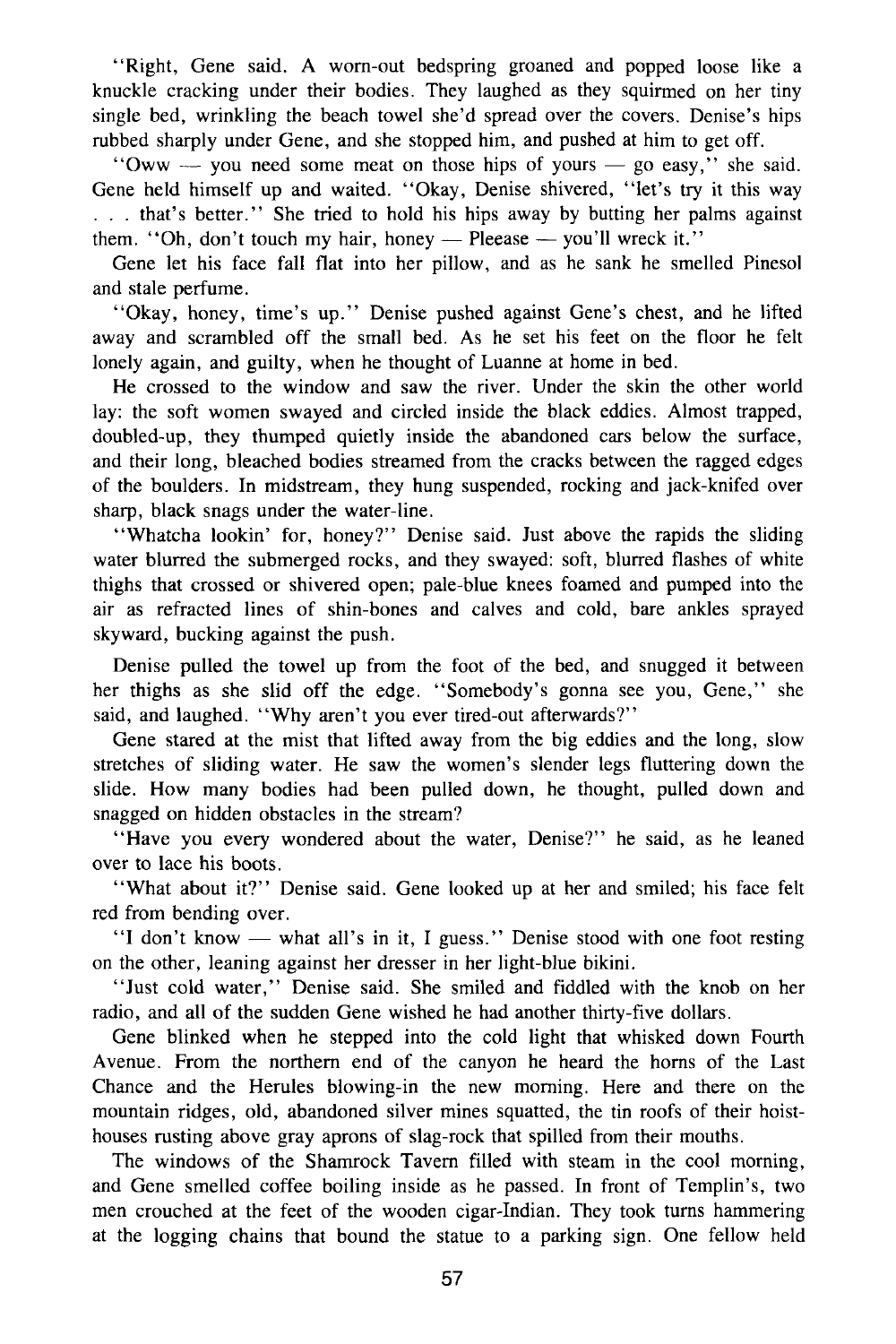the cold-chisel while the other smashed at it, sending chips of concrete from the sidewalk spraying into their faces.

"Want a bet on this one?" the chisel-man glanced up, and asked.

"When?"

"We're throwin' him in around five tonight, if we don't get caught."

"Up at Big Hank?" Gene asked.

"Yeah, you'll hear us honking when we leave town — it's gonna be a good one this time — lots a money."

"I'll take seven forty-nine," Gene said. "For ten bucks." The men nodded and went back to smashing the chain. Gene patted the Indian's splintered, yellowvarnished belly. "No more beer, Two-smokes."

At the corner of Placer Street and Fourth, Gene turned south and steered away from downtown. He thought of the wooden Indian shooting downriver from Big Hank. With the runoff, he'd travel fast, if he didn't hang up somewhere along the way.

The small clinking sound fell behind as Gene gained the first two blocks up Placer Street. Dago Peak poked its top into the sunlight, but the buildings of the Frisco and the Tiger-Poorman remained lead-colored on the shadowed hillside.

If a body somehow made it past the deep pool behind the rapids, it would surely snag downstream in the splash-dam at Callis Creek. Gene pictured the silver, sunbleached logs of the dam rising out of the water like long fingers. From there, the river flowed wider and slackened almost to a stop at the Mission Flats. The body would be coated with fine, dark, cedar-brown silt inside the slough, hidden by stalks of wide rice and swaying cattails. Duck potatoes would sprout in the fertile soil between the arms and legs.

Gene shook his head at his thoughts, and climbing upward, he heard most of the mines in the District blowing their horns. He veered off Placer Street where Mullan Avenue came in, high above the tarred roofs of the downtown buildings. Gene started singing the oldest song he knew with Luanne, way back when she'd tried to teach him to waltz. He remembered how around that same time he'd tried to pick her up from her father's living-room floor and carry her into the bedroom. She was too heavy back then, or he was too weak. Gene laughed  $-$  it must've looked something like a professional wrestling match — a grueling body-slam hold, called, "the backbreaker."

Down the street, Luanne had the light on in their bedroom. Gene stopped singing. A ragged cur-dog shambled out from between the parked cars, jangling his tags in the quiet air. Luanne was never up this early. Since he'd installed her in the bedroom, he'd never seen the dull patch of light coming from their window in the morning. Maybe she'd known all along about the Oasis and Denise.

The dog ran up to welcome him home again. Gene felt like turning tail and running for the river. He could dive in and wash the stink away. He rubbed his forehead, and the tiny clots of blood rolled off like specks of sawdust under his fingers. His truck perched on cinder blocks in the side yard.

"Hello, dog." He ruffed the brindled fur and said, "Are you ol' Ted-dog? Huh? Is your name Ted?" The dog pranced off on stiff legs, dropping his nose to the dirt now and then. Across the canyon, the Tiger-Poorman's hoist glimmered like a bicycle wheel in the sun.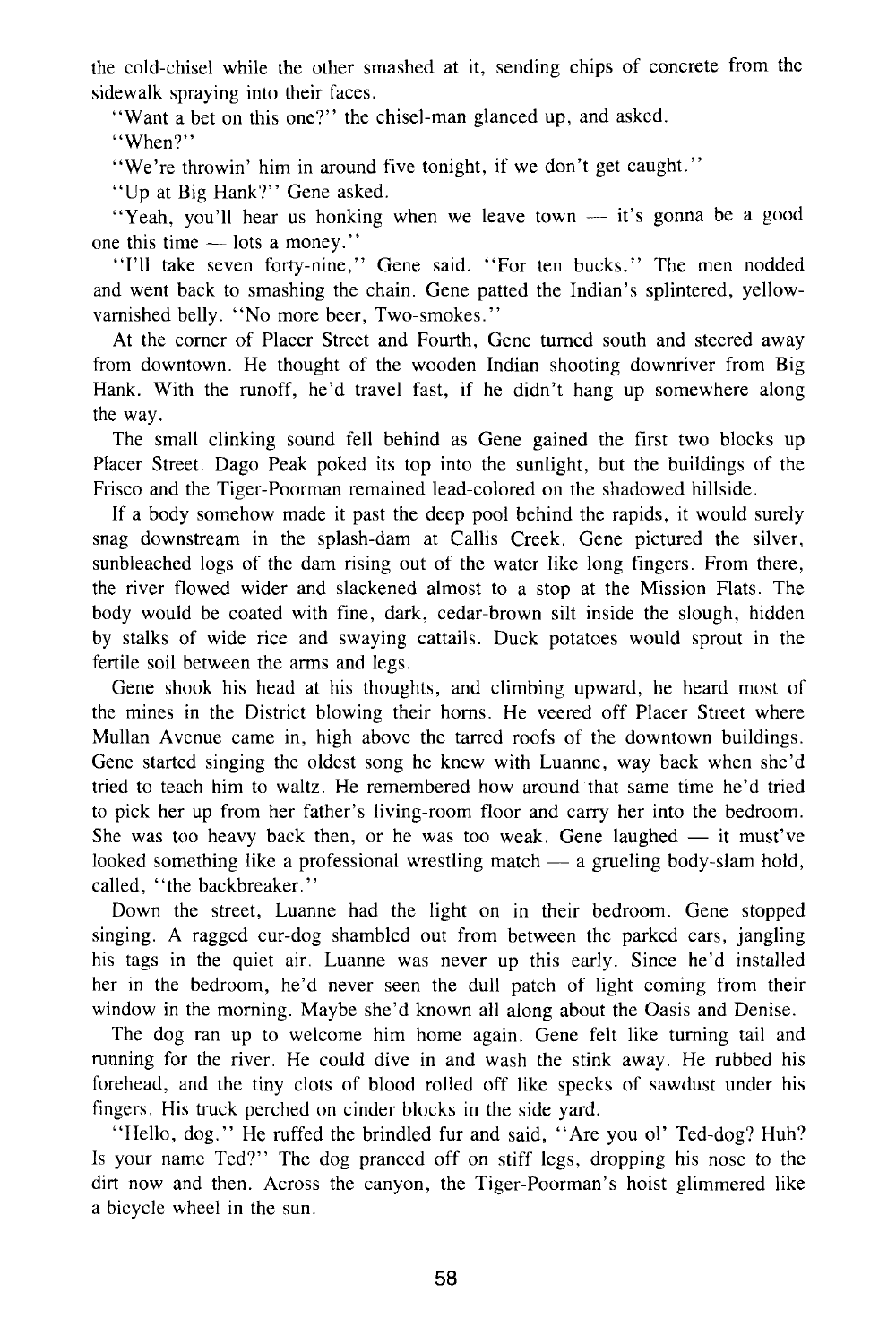"Oh hell." Gene sighed. His face felt hot and red again, the way he'd felt when Fritz had walked off to the chipper with the rabbit. He glanced back at their bedroom window, then looked away. In the short stretches between the scattered rooftops below, he could see the river curling at the base of the mountain ridges, bending dark on the canyon floor and snaking free to the west. That was the other world — the world of warm, soft women sliding free to the west, inside the Saint Ignatius. Denise might be sleeping, or she might be hard at work again; Gene thought of her thin shoulder-blades, and the graceful curve of her spine as she crouched above the sink.

The screen door squeaked as Gene stepped into the kitchen. He listened to the faucet drip against the stillness of the morning. Someday the mines would shut down and there'd be nothing left. All the whorehouses and the taverns and stores would close, one after the other, and in the end only the interstate would be left. Only the interstate and the empty railroad tracks and maybe a truckstop. Everything would disappear.

Gene reefed on the hot-water handle and the dripping stopped. He shivered. Some day everything would be gone. He saw the land again as the Indians had: the desperate miles of timber it held, miles and miles of virgin timber and saddles breaking on ridge after ridge, like waves, to the horizon. Clean water shot through it all. Rivers full of light and cold cut through the heart of the District. Ragged slashes of dark water like wounds from broken hunting-knives ripped through the mountains, escaping to the western ocean.

"Just cool water," Denise had said.

Luanne smiled when she heard Gene come into the bedroom, and she laid her book face down on the bedspread.

"Hello, Luanne," Gene said. As he moved closer, the book's cover caught his eye. *Hardrock Diary: the first ten years of silver mining in the northwest.* A photograph of the entrance to an old drift stared up at him. The narrow, black hole, fringed with blasted rock, gaped wide open with a set of narrow-gauge tracks disappearing into its throat. A candle-box stood to one side of the tunnel's mouth.

"I was just reading about the Jesuits and the Mission," Luanne said. "They really tried to help the poor Indians."

"Oh?" Gene said. *The poor Indians.* 

"Yeah." Luanne yawned and stretched. Her pink nightgown peeked open as she brought her arms over her head. Gene waited for her to hold her hands out to him. She dropped them to the covers and smiled.

"Hell, Luanne — the Indians knew more than the missionaries ever could it was their land first." Gene felt Luanne's eyes on him; he felt foolish as she smiled at him. He didn't want to start anything this morning, he thought. Luanne sniffed quietly a few times. Her smile faded as she stared at him.

"If you say so, Gene," she said. She picked up her book and held it up in front of her face.

"The missionaries were wrong to name the rivers saints," Gene said. "Hell, they knew they weren't." The rivers had always been women: strong, clean women who melted from the snows of the northern Bitteroots, laughing and crashing down the saw-gulches, screaming with their raw ice and their cold beauty. Gene thought of Denise, smiling and laughing as she climbed her sink-cabinet. "You should go listen to the Indians sometime, Luanne."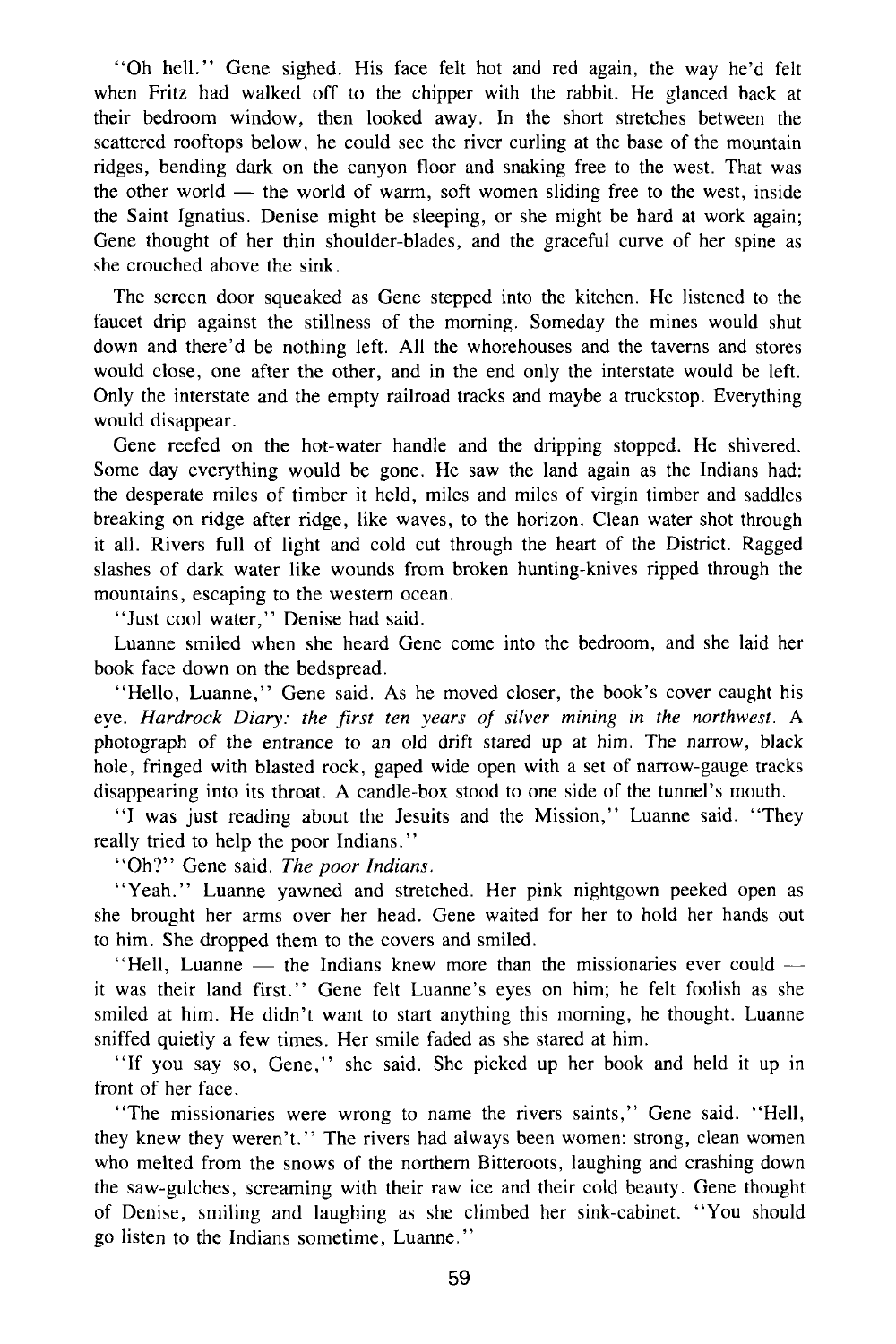The Indians who sat in the taverns along the river drinking their government checks wouldn't speak to anyone but their buddies, and after a week of falling off their bar stools, the money would run all out and they'd crawl off somewhere. Gene laughed. "Go listen to the Indians, Luanne — instead of that crap."

Luanne's neck tightened below her book, and Gene yanked it away, revealing the face he'd seen her make at her mother so many times before.

"Great," he said. He felt like telling her about Denise. "I just got off that stinkin' graveyard shift and I don't know what all else. Some jackass threw a rabbit into the chipper this morning. Why did he do that, do you suppose?" Gene wondered what she'd do if he told her about Denise and the Oasis."Come on, Luanne. How long are you gonna be this way?"

"What way?" Luanne said.

"The way you are now — this isn't gonna last much longer."

"I don't know what you're talking about," Luanne said. She smoothed the front of her nightgown and glared at Gene. "How much longer are you gonna be the way you are, Gene?"

"We're gonna have to start again sometime," Gene said.

"What?"

"We're going to start in again."

"Go ahead and start without me," Luanne said. "By the way, what time did you get off from the sawmill?"

"What?" Gene said. "Bullshit - I've had enough waitin' around. It's gonna stop right now."

"I know better than you do about this," Luanne snapped. She shied away feebly as Gene came after her. Climbing into bed with his muddy boots, he circled her waist and dragged her to the edge.

"You know better than anybody, don't you Luanne?" Gene laughed. Luanne snatched up her book and rammed it hard into his nose. Gene wrestled it from her hand, tearing the cover off.

"That's a library book," Luanne said gravely. Gene's nose began to bleed.

"Too bad." Gene tasted the blood that streamed down to his upper lip. "Too damn bad," he said. Just below the surface of the river, he thought, the other world lay warm and dark without care. "Did you really mean what you said about the mine-shaft, Luanne?" He wiped his face on his sweatshirt sleeve. "Remember that night in the hospital? Remember you said we could all jump in the river?"

"Let me go," Luanne said.

"'You're not the only one who thinks it's a mean trick — let's go wash off in the river." The hair on the back of Gene's neck bristled as he lifted her from the bed.

"Put me down. What are you doing?" Luanne shouted. Her voice sounded flat and scared. She was light as a breeze, Gene thought, light and warm, sickly warm as he crossed the floor.

"What are you doing?" she yelled.

"We're goin' to the river, Luanne. We gotta get clean before we can start in again. . .I've got something to tell you."

Luanne shoved her hands into his face. Gene staggered, and jerked his head back as she struck at him. He snorted the blood from his nostrils and it speckled her pink nightgown. The screen slammed behind them and she glanced up wildly,